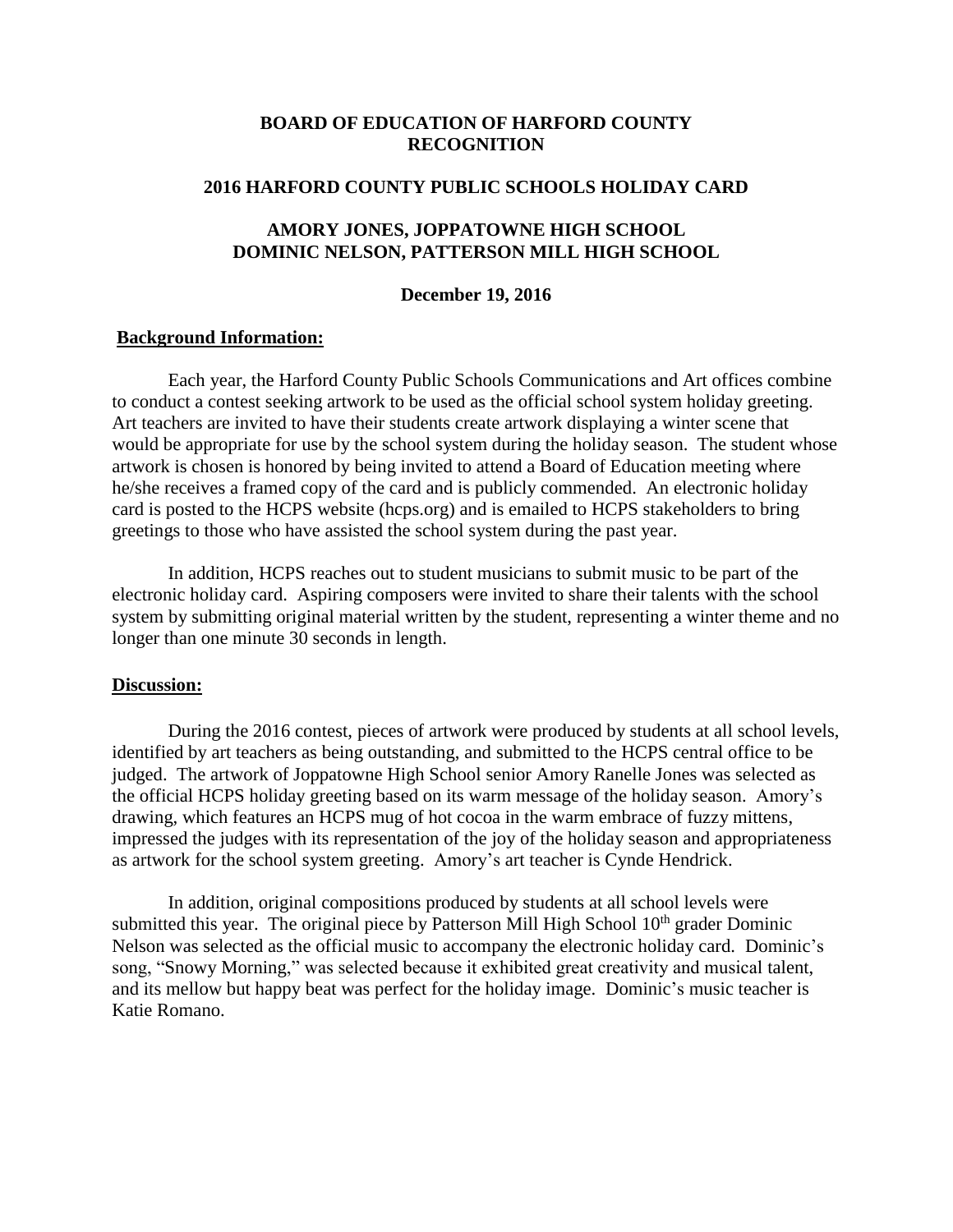### **Superintendent's Recommendation:**

The Superintendent recommends the Board of Education of Harford County congratulate Amory Jones and Dominic Nelson on their outstanding submissions that were chosen for the 2016 official HCPS holiday greeting card. The Superintendent further recommends the Board congratulate Amory's art teacher and Dominic's music teacher for the support of their efforts and wish both Amory and Dominic continued success in their academic and artistic endeavors.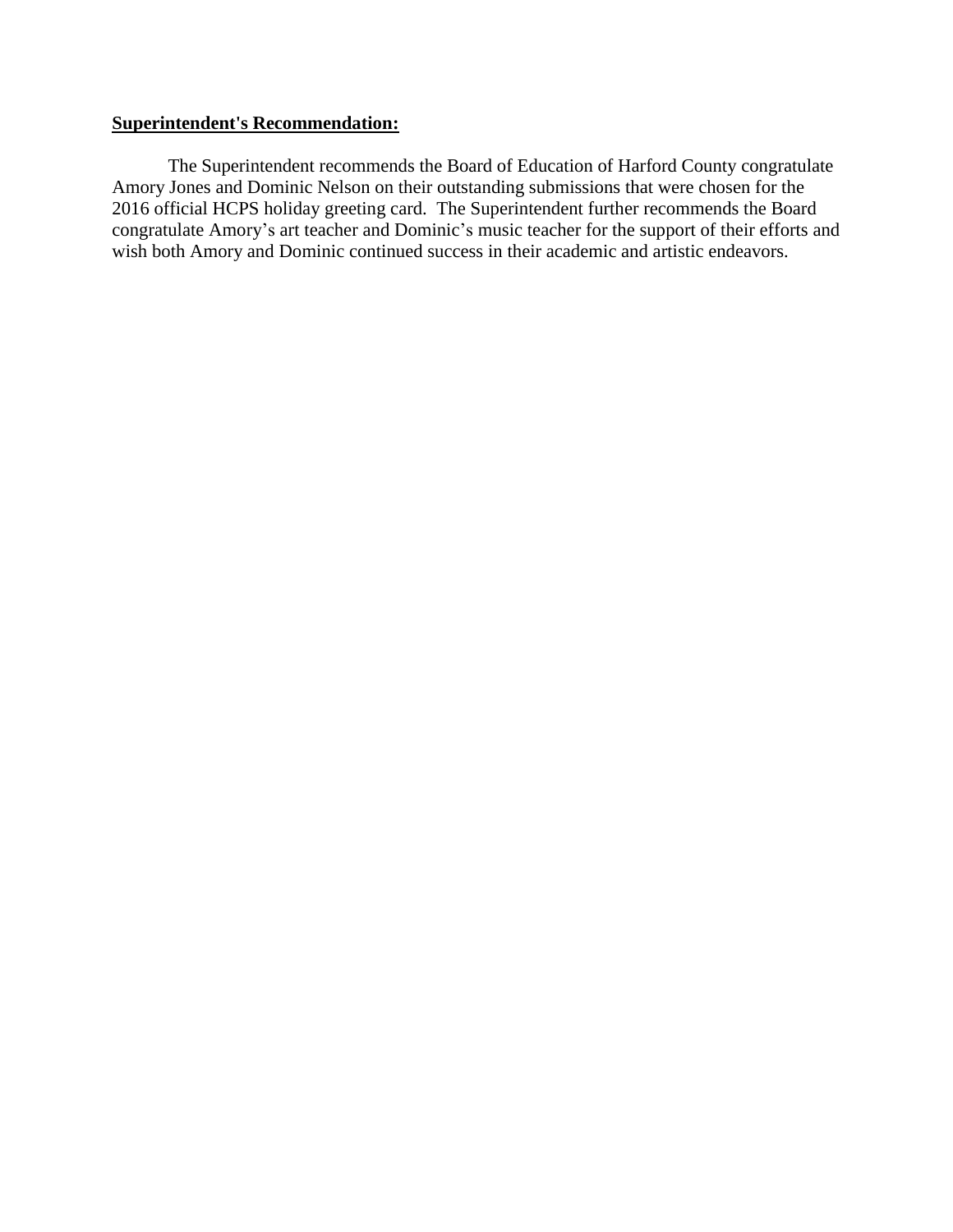### **BOARD OF EDUCATION OF HARFORD COUNTY RECOGNITION**

## **2016 MILKEN EDUCATOR AWARD THOMAS DENNISON, HAVRE DE GRACE ELEMENTARY SCHOOL**

#### **December 19, 2016**

#### **Background Information:**

The Milken Family Foundation National Educator Awards program provides public recognition and financial awards to elementary and secondary teachers, principals and other education professionals exemplifying excellence in education. The program, which awards individual winners with \$25,000, was established to recognize, attract, motivate and retain excellent educators throughout the nation. Initiated by education reform pioneer, Lowell Milken, the Milken Awards program was founded on the belief that an effective way to advance the teaching profession is to reward educators' achievements, enhance their resources and expand their professional interests. The awards are announced each year at surprise notification ceremonies across the country.

### **Discussion:**

Mr. Thomas Dennison believes in transformation and welcomes all students into his class. Creating an energetic, positive atmosphere to inspire learning, he uses music during transitions or to boost student excitement. Throughout the day, kids high-five, clap, and bang drums when classmates offer correct answers, showing their appreciation for each other and recognizing their peers' successes. The approach garners impressive results. Last year, Mr. Dennison's class scored in the proficient or advanced range on Scholastic Reading Inventory (SRI) assessments—and Havre de Grace Elementary ranks in the top 1% for reading and top 10% for math among Maryland's Title I schools. Mr. Dennison also encourages qualitative measures of success in his students: persistence, curiosity, compassion, creativity, motivation, leadership and courage. Teachers and administrators from around the state visit Mr. Dennison's classroom to observe how the emphasis he places on student engagement motivates colleagues while also improving student behavior and achievement. A fixture in the Havre de Grace community, Mr. Dennison, who has four children of his own, goes to students' sporting events, sees them at the park, and attends church with many of them. Parents often request that their children be placed in Mr. Dennison's class, and because he has taught multiple grades, he has had many students more than once. He visits each student's home at the start of the year and holds homework help nights for both students and parents. Former students have described Mr. Dennison as the teacher who changed their lives. Unflaggingly positive, Mr. Dennison praises students and reminds them that they are unique, special and a gift to the world. Mr. Dennison earned a Bachelor of Education in early childhood in 2002 and a Master of Education in computer technology in 2003 from Ohio University. It is his dedication and commitment to students and his profession that has earned him the distinguished honor of becoming a 2016 Milken Family Foundation Award Winner.